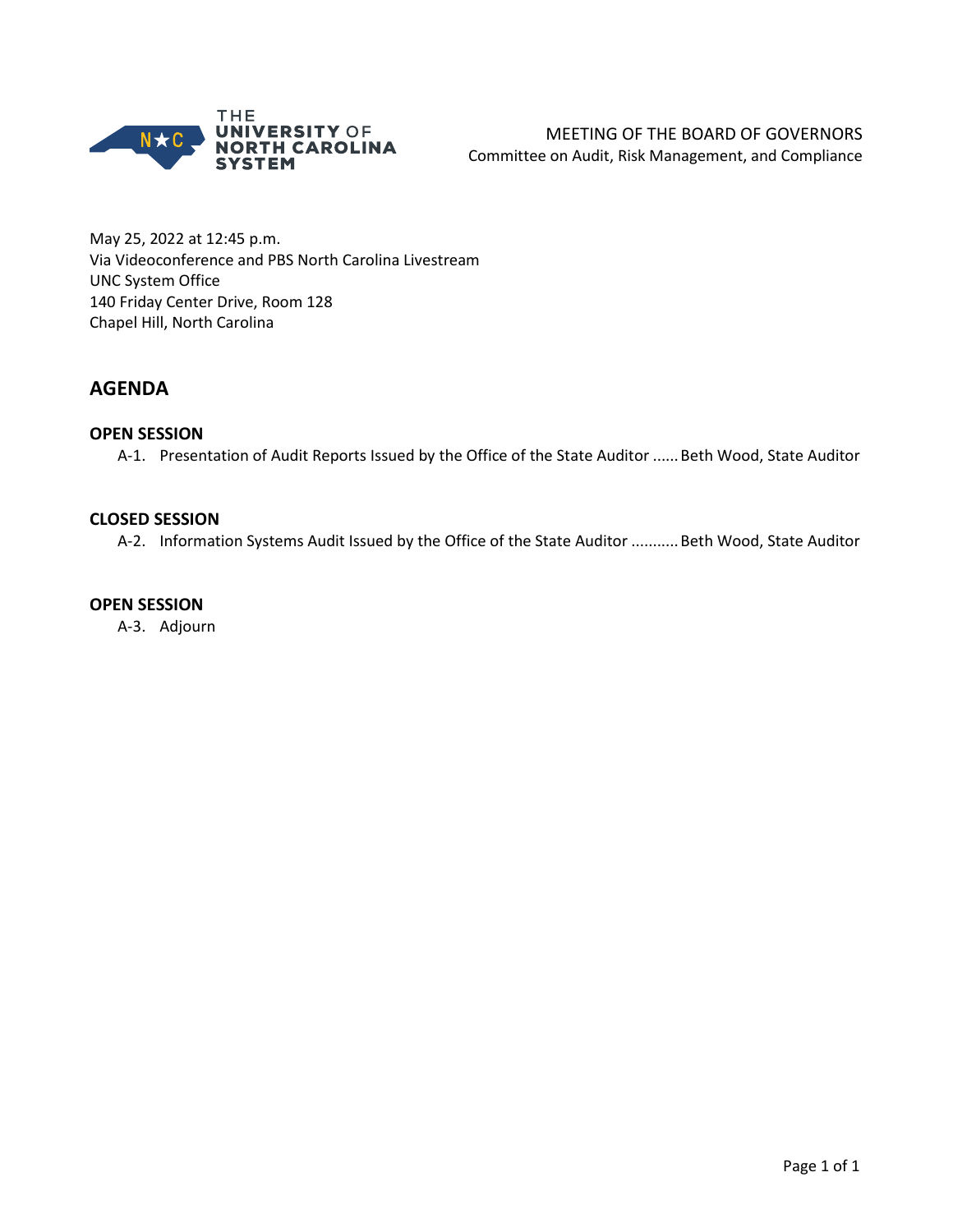

MEETING OF THE BOARD OF GOVERNORS Committee on Audit, Risk Management, and Compliance May 24, 2022

# **Closed Session Motion**

#### **Motion to go into closed session to:**

- Prevent the disclosure of information that is privileged or confidential under Article 7 of Chapter 126 and § 143-748 of the North Carolina General Statutes, or not considered a public record within the meaning of Chapter 132 of the General Statutes; and
- $\triangleright$  Consult with our attorney to protect attorney-client privilege.

**Pursuant to:** G.S. 143-318.11(a)(1) and (3).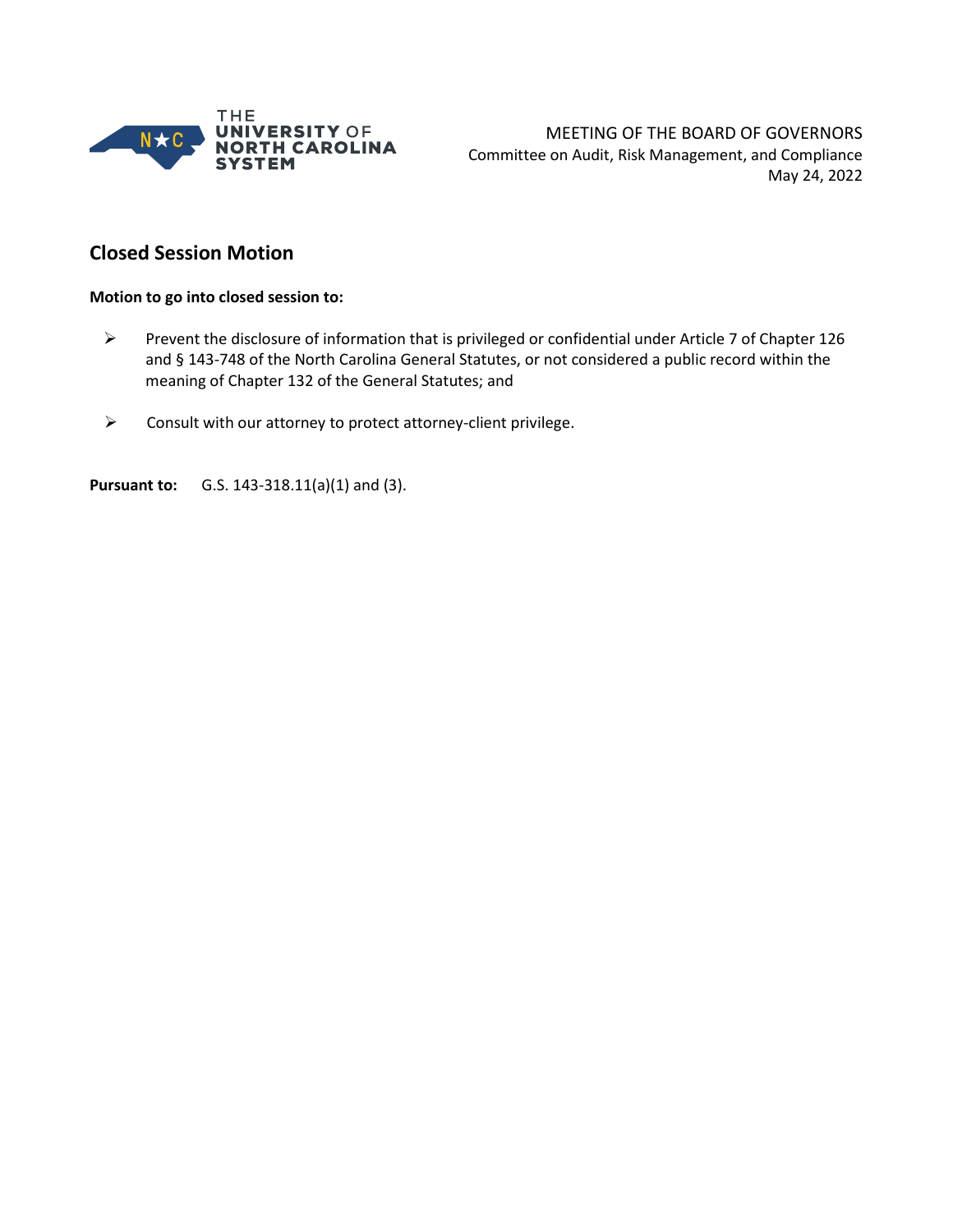

MEETING OF THE BOARD OF GOVERNORS Committee on Audit, Risk Management, and Compliance May 25, 2022

## **AGENDA ITEM**

A-1. Presentation of Audit Reports Issued by the Office of the State Auditor.............Beth Wood, State Auditor

- **Situation:** The committee will receive an update on the audit reports issued by the Office of the State Auditor for the 2021 fiscal year.
- **Background:** All constituent institutions and the UNC System Office are subject to audit by the North Carolina State Auditor under Article 5A of Chapter 147 of the North Carolina General Statutes. The State Auditor conducts annual financial statement audits at each institution, annual federal compliance audits at select institutions, and periodically performs other audits, such as investigations and information technology general controls audits at select institutions.
- **Assessment:** The Office of the State Auditor has released 25 audit reports related to UNC System institutions for the 2021 fiscal year. Out of the 25 audit reports, 17 are financial statement audits, four are statewide federal compliance audits, three are information system audits, and one is an investigative audit. The audit results have been summarized for the committee in the attachment.

**Action:** This item is for information only.